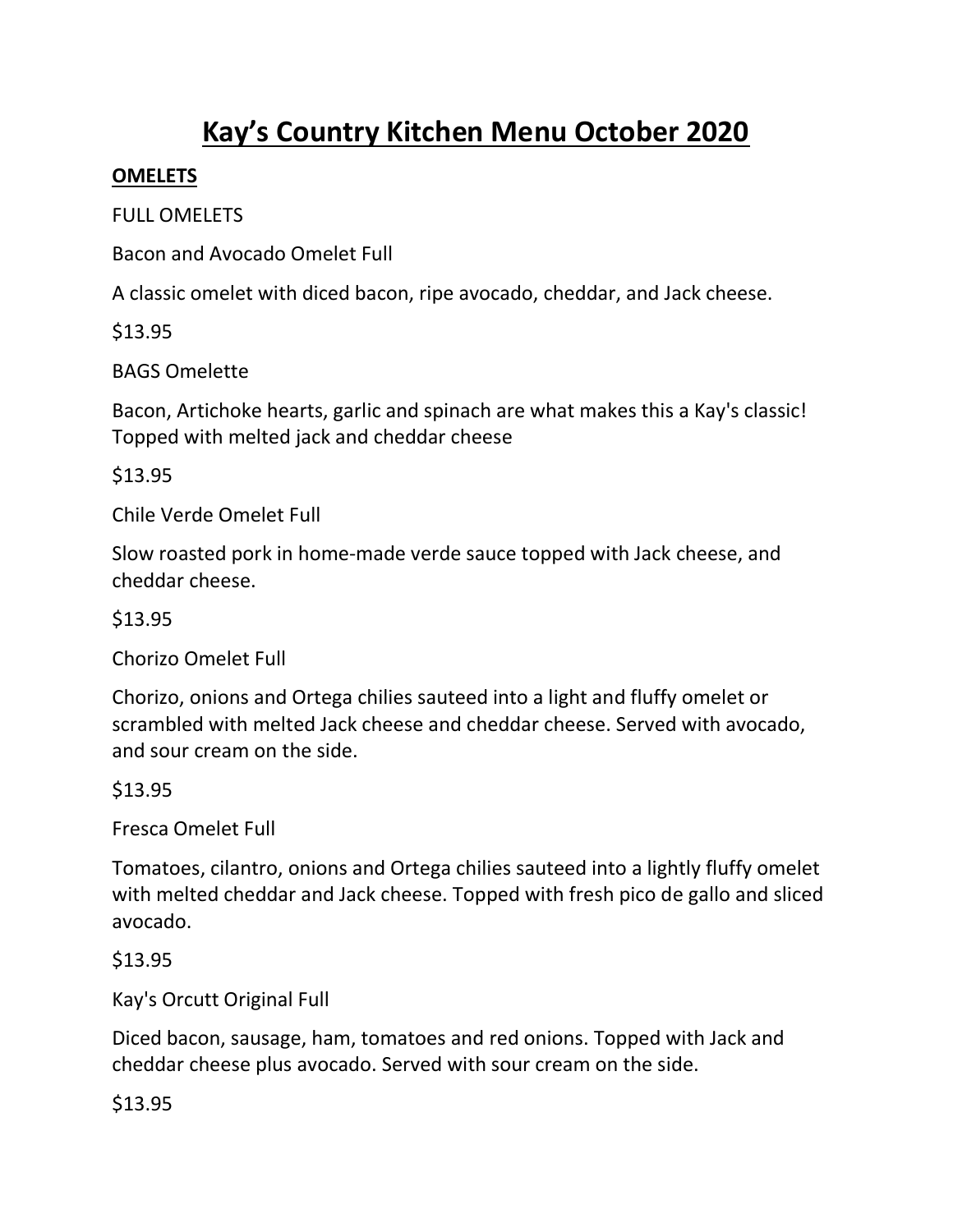MSA Omelet Full

Mushroom, spinach and avocado topped with Jack cheese, and cheddar cheese.

\$13.95

Too Much to Drink Last Night Full

Diced chicken fried steak and bacon sauteed into an omelet topped with Jack and cheddar cheese, smothered with our sausage and bacon gravy.

\$13.95

# HASH AND BENNIES

FULL HASH AND BENNIES

Crab Cake Benny Full

Two grilled crab cakes and two poached eggs on a English muffin smothered in Hollandaise sauce. Served with breakfast side.

\$15.95

Florentine Benedict Full

grilled English muffin with two pouched eggs, grilled sliced tomatoes, spinach and topped with our incredible dill hollandaise sauce.

\$12.95

Orcutt Hash Full

One of the signature dishes, diced ham, bacon and sausage combined with homefried potatoes, melted Jack and cheddar cheese then smothered with our bacon and sausage gravy. Served with two eggs on top cooked to your liking, and a toast on the side.

\$13.95

The California Hash Full

Hash browns mixed with bacon, tomatoes, ham, onions, sausage and cheese. Topped with two eggs, avocado and sour cream.

\$13.95

Traditional Eggs Benedict Full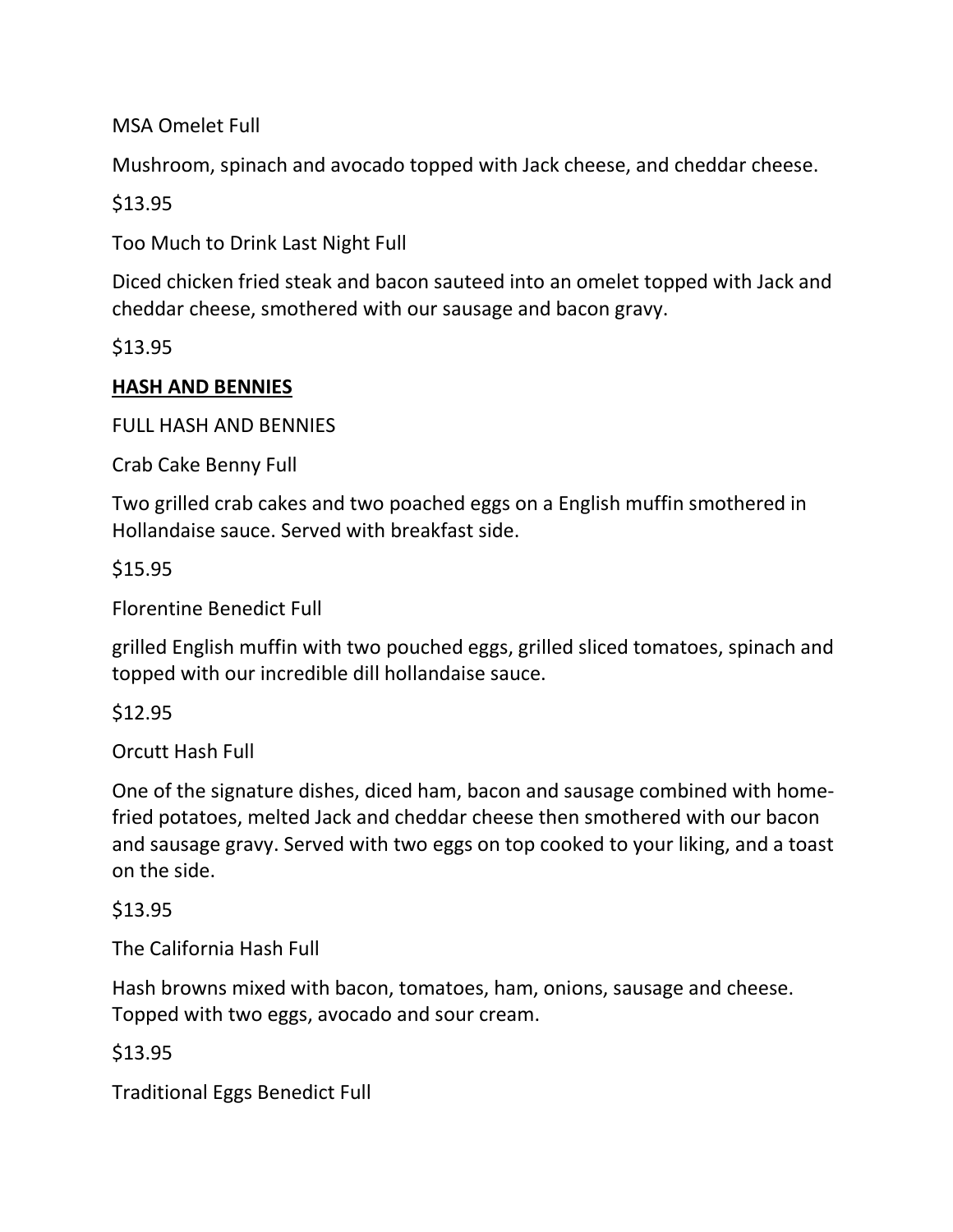Thick sliced grilled ham, tri-tip, bacon, sausage or corned beef hash piled on a toasted English muffin with two poached eggs, and topped with our incredible dill Hollandaise sauce.

\$13.95

### **COMBINATIONS**

Juans Tamales

FULL COMBINATIONS

Bacon and Eggs Full

Kay's bacon is the best in the valley and keeps you coming back for more! Three slices of thick bacon and two eggs with the fixings.

\$12.95

Chicken Fried Steak and Eggs Full

Locally made, this Portuguese style sausage is very rich in smoked flavor.

\$13.95

Corned Beef Hash and Eggs Full

Some of the best you will ever have. We served it up nice and crispy.

\$13.95

Ham and Eggs Full

Start your morning right with an old fashioned cut of ham steak and eggs.

\$14.95

Linguica and Eggs Full

Locally made this Portuguese style sausage is very rich in smoked flavor!

\$13.95

Pork Chop and Eggs Full

Two bone in pork chops lightly breaded and grilled. Served with two eggs, potatoes and toast

\$13.95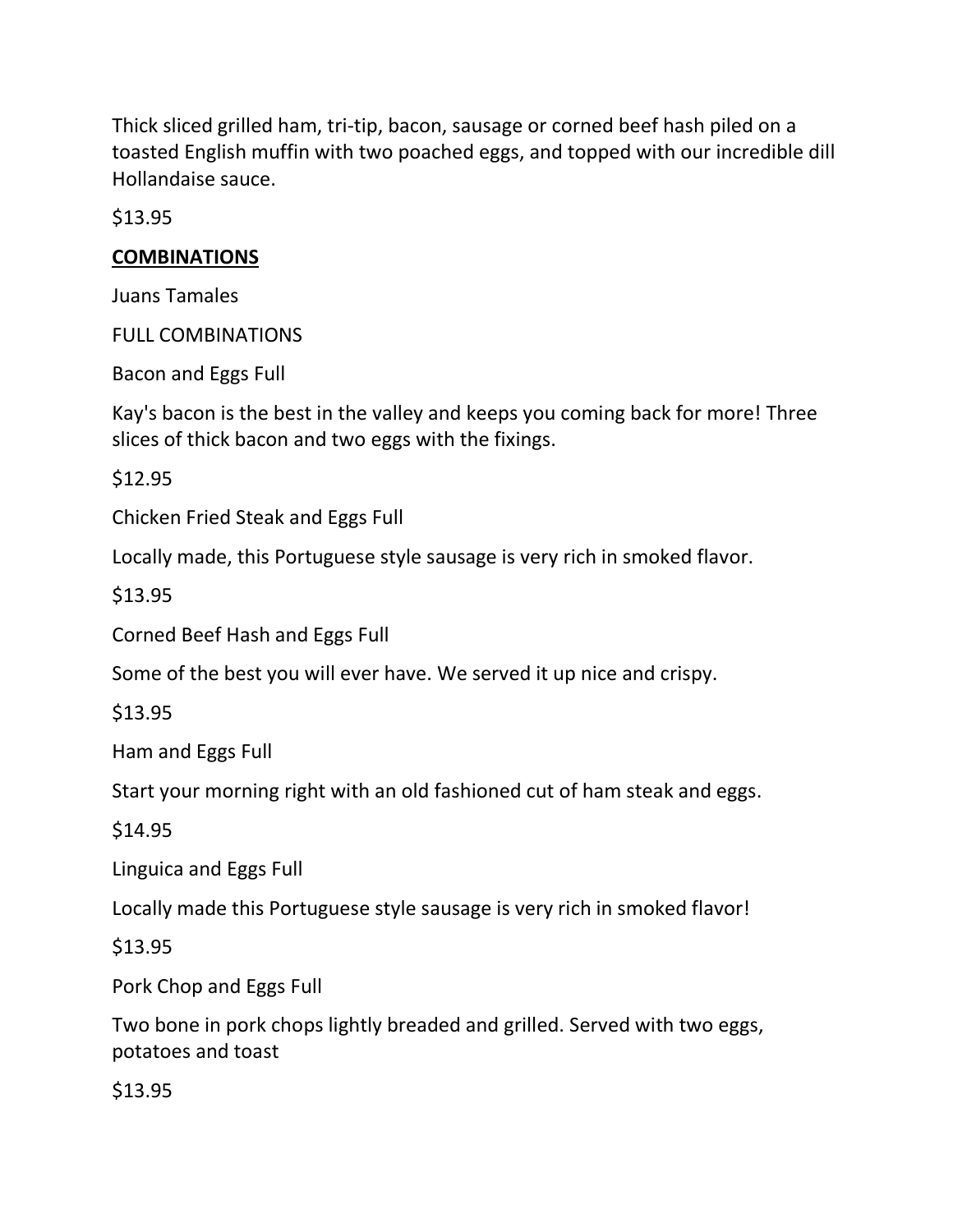Sausage and Eggs Full

Two juicy pork sausage patties hot off the grill. Served with two eggs.

\$12.95

Tri-Tip and Eggs Full

A local favorite. This cut of beef is charbroiled to perfection and served with our very own famous homemade salsa

\$14.95

Turkey Sausage & Eggs Full

Four turkey sausage links hot off the grill served with two eggs.

\$12.95

Juan's Breakfast Buritto

Diced red potatoes, bacon, sausage or chorizo; cheese and scrambled eggs wrapped in a big flour tortilla and served with our homemade salsa

\$12.95

# CAKES ETC

Brioche French Toast

Bread grilled golden brown and served with warm syrup.

\$9.95

Combo Sandwich

Choose from , Belgian waffle, french toast or a short stack of pancakes. Your choice of bacon, sausage served with two eggs cooked to your liking. All served separate.

\$13.95

Something Sweet

Cup of our home-made soup of the day and one of the following, grilled or cold ham and cheese, turkey and cheese or tuna sandwich.

\$13.95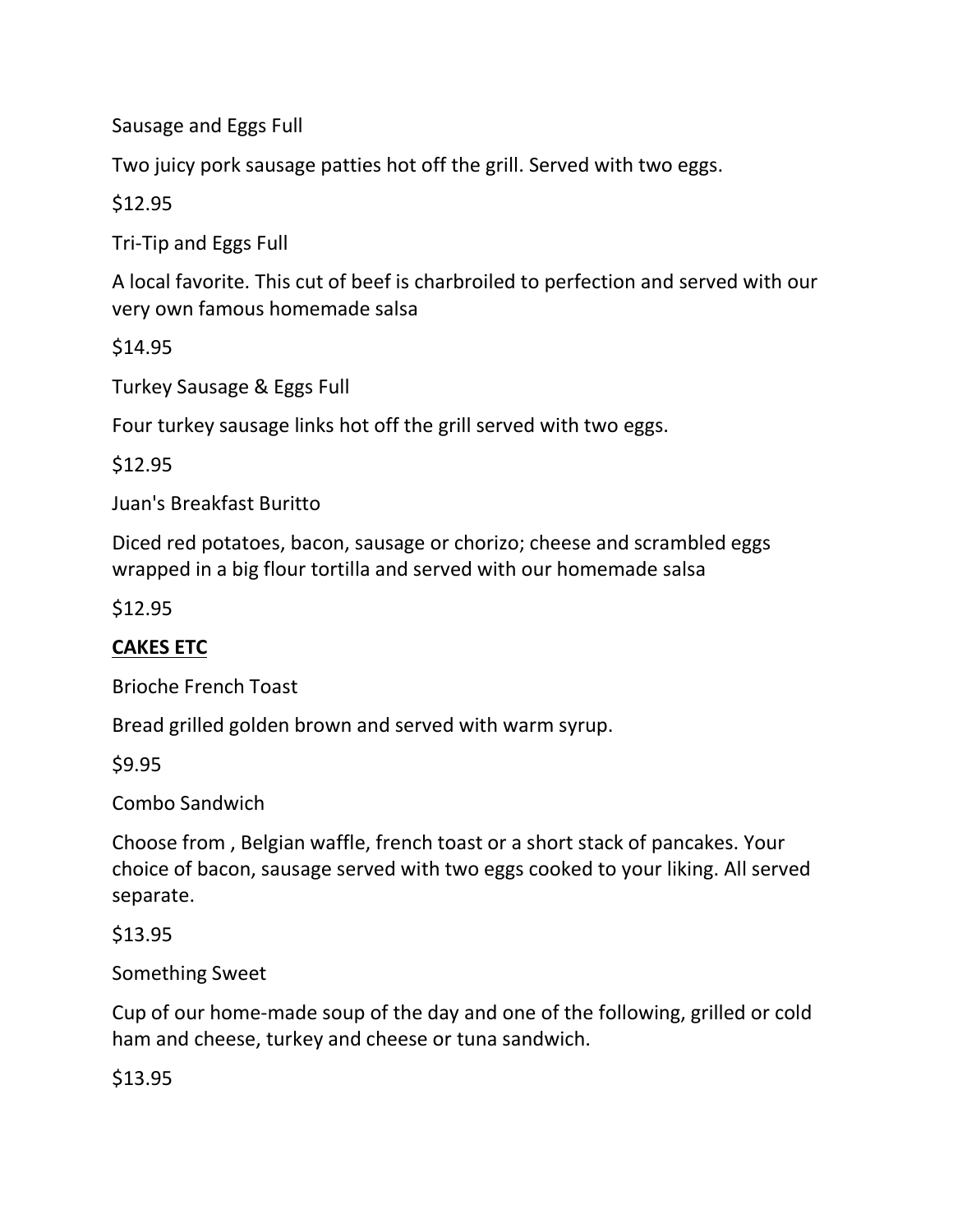The Monte Cristo Sandwich

Thinly sliced ham and Swiss cheese served between two slices of our thick cut brioche bread grilled and dusted with powdered sugar, and served with a side.

\$13.95

Chicken & Waffles

Golden Belgian waffle served with panko breaded chicken tenders real butter and warm syrup on the side

\$13.95

### SALADS AND WRAPS

FULL SALADS

California Chicken Salad Full

Grilled succulent chicken breast on romaine lettuce with bacon, diced tomatoes, jack and cheddar cheese and avocado served with your choice of dressing on the side

\$14.95

Chicken Feta Cheese Salad Full

Grilled chicken breast on top of spinach greens , toasted almonds and crumbled feta cheese with blueberries and strawberries to finish off the central coast's salad

\$13.95

Cobby Man Salad Full

Tri-tip, chicken and bacon on spinach greens, avocado, diced tomatoes, olives, and cheddar cheese, Served with our home-made bbq, and ranch dressing.

\$14.95

## SANDWICHES ETC

**BLTA** 

Bacon, lettuce, tomato, two eggs and style, all sandwiched together on bread of choice. Served with a breakfast side.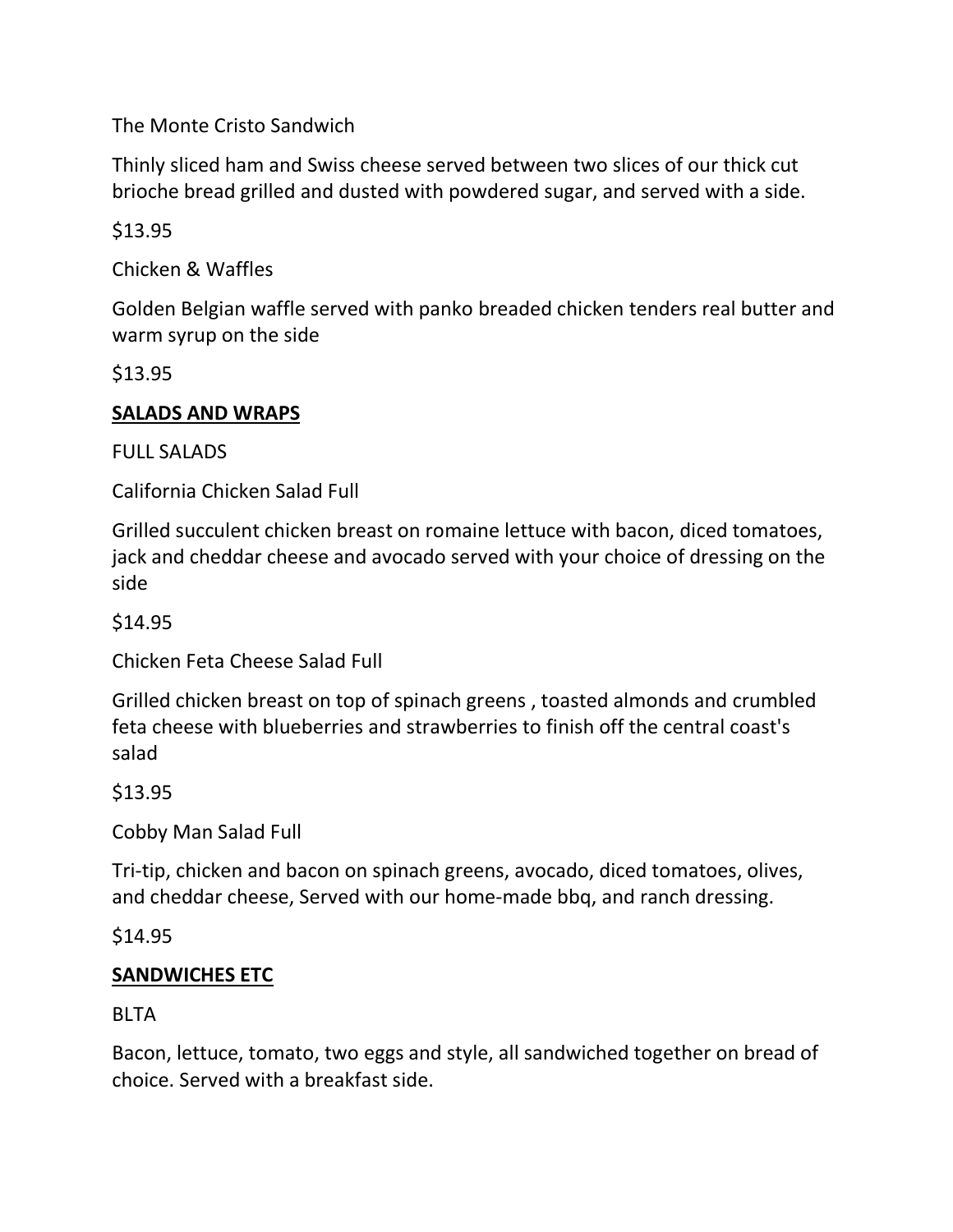\$12.95

Country Club

This triple decker is layered with thick sliced bacon, smoked ham, sliced turkey breast, avocado, lettuce. tomatoes and your choice of bread.

\$14.95

Kay's Famous Tuna Sandwich

A generous portion of albacore tuna salad topped with lettuce, tomato, alfalfa sprouts and sliced avocado on your choice of bread.

\$12.95

Super Turkey

Smoked turkey breast piled high thick sliced bacon, avocado, and melted cheddar cheese served on grilled bread or croissant roll.

\$12.95

## BURGERS AND DOGS

Old Town Orcutt Burger

Beef patty topped with melted cheddar cheese, thick sliced bacon, avocado and homemade BBQ sauce. Served on a grilled croissant roll.

\$12.95

#### KIDS' MENU

Chocolate Chip Pancake

One large pancake baked on the grill with melted chocolate chips.

\$7.95

Donald Ducks

One egg, hash browns and one slice of toast

\$6.95

Ducks with Meat

One egg, one slice of bacon , hash browns and one slice of toast.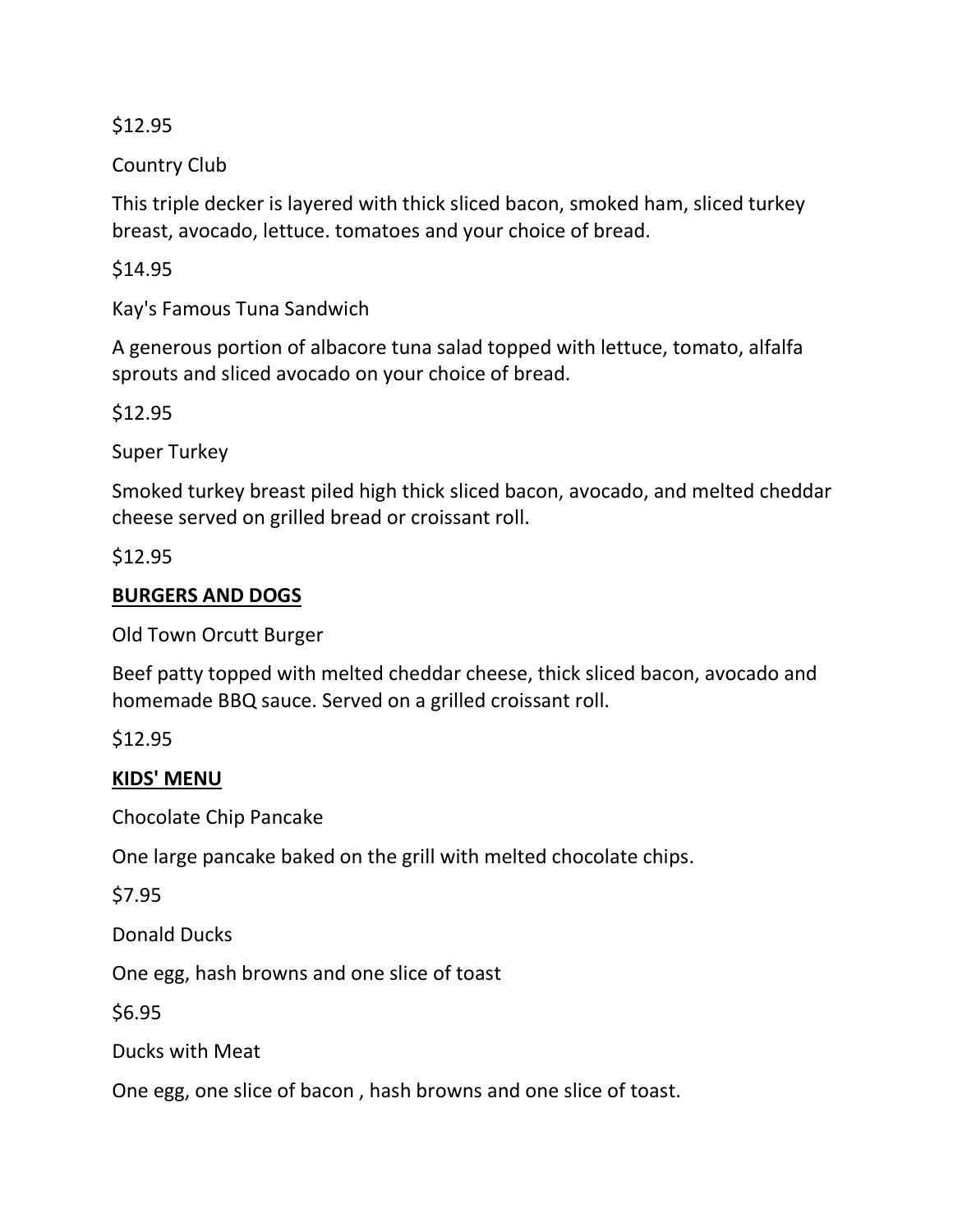\$8.95

Kids' French Toast

One slice of buttery rich egg bread grilled brown and served with warm syrup

\$6.95

Kids' French Toast with Meat

One slice of buttery rich egg bread grilled golden and one slice of bacon or sausage patty

\$8.95

Kids' Grilled Cheese

Classic grilled cheese with a small portion of fries

\$8.50

Kids' PBJ

Just like mom makes served with fries

\$8.50

Mickey Pancake

One pancake with those ears! Served with warm syrup and butter on the side.

\$6.95

Mickey Pancake with Meat

One golden pancake with those famous ears , one slice of bacon. Served with warm syrup and butter on the side

\$8.95

Kids' Chicken Strips

Panko breaded chicken tender served with fries

\$8.50

**SIDES** 

Side Avocado